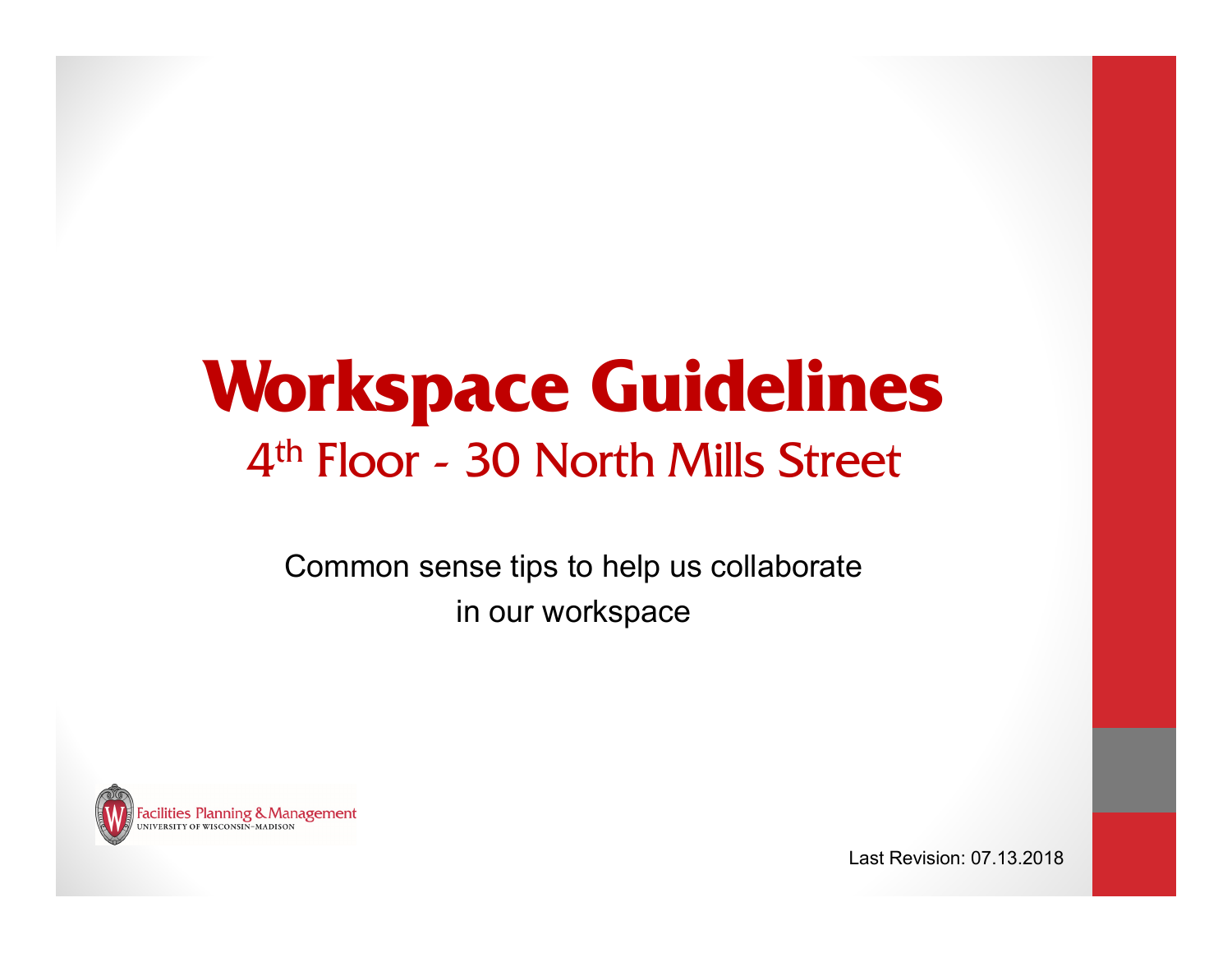# Why Have Guidelines?

- Creating a common set of expectations will reduce stress in the work environment and make working together easier.
- To foster a collaborative, creative, and efficient work environment.
- To empower staff to manage issues or concerns through proactive communication with their coworkers.

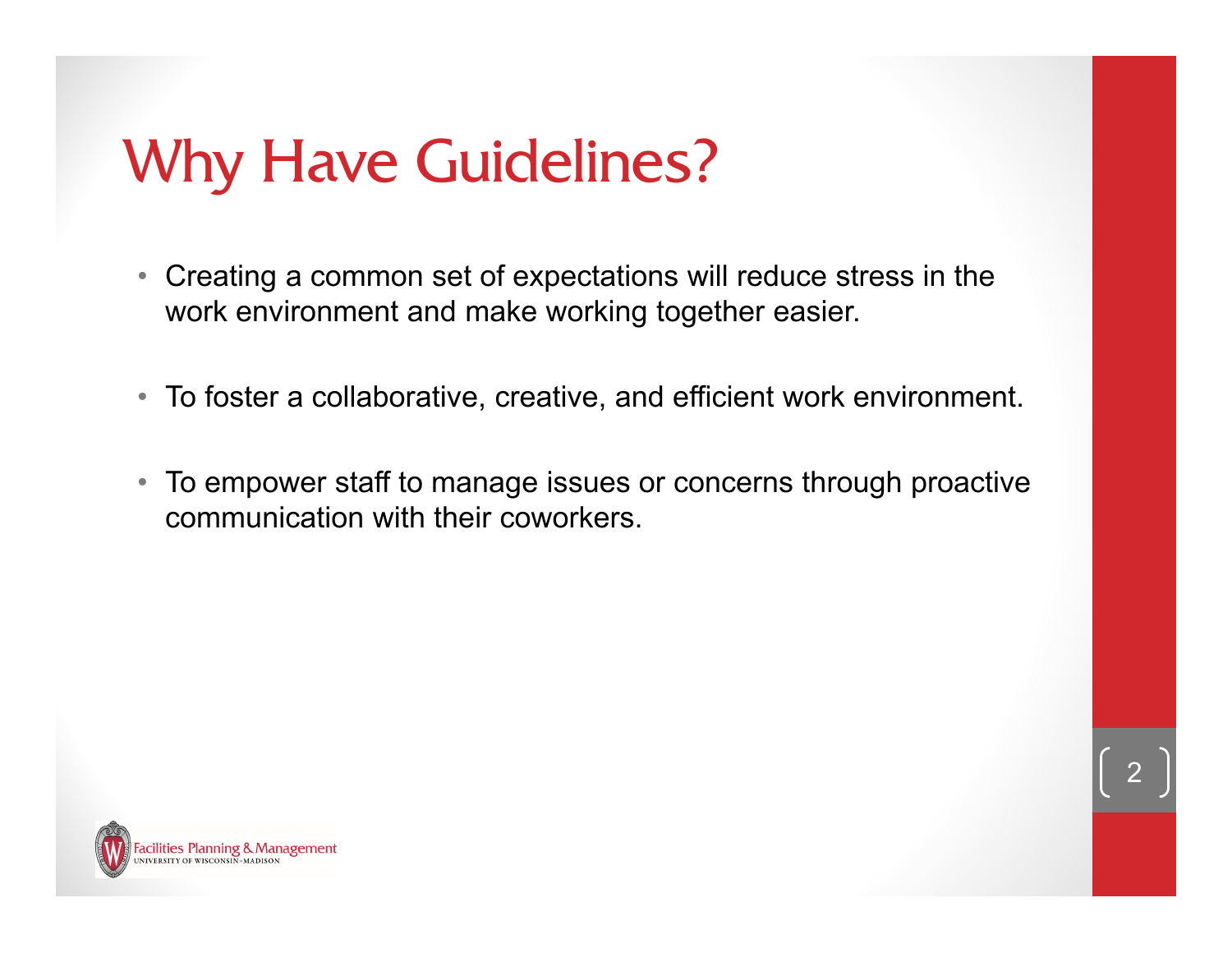# **Overview**

- Workstations
	- •Inside your workstation
	- •Discussions at your workstations
	- •Outside your workstation
	- •Electrical Devices
	- •Plants
	- •Noise
- $\bullet$  Common Areas
	- •Kitchen / Lounge
	- •Printing Area, Supply Room
	- Plan Room, Interior Design Library
- $\bullet$  Conference Rooms | 4<sup>th</sup> Floor
- $\bullet$  Parking
	- •Parking & Commuting
	- $\bullet$ Service / Visitor Parking
- Conflict Resolution
- Questions / Feedback

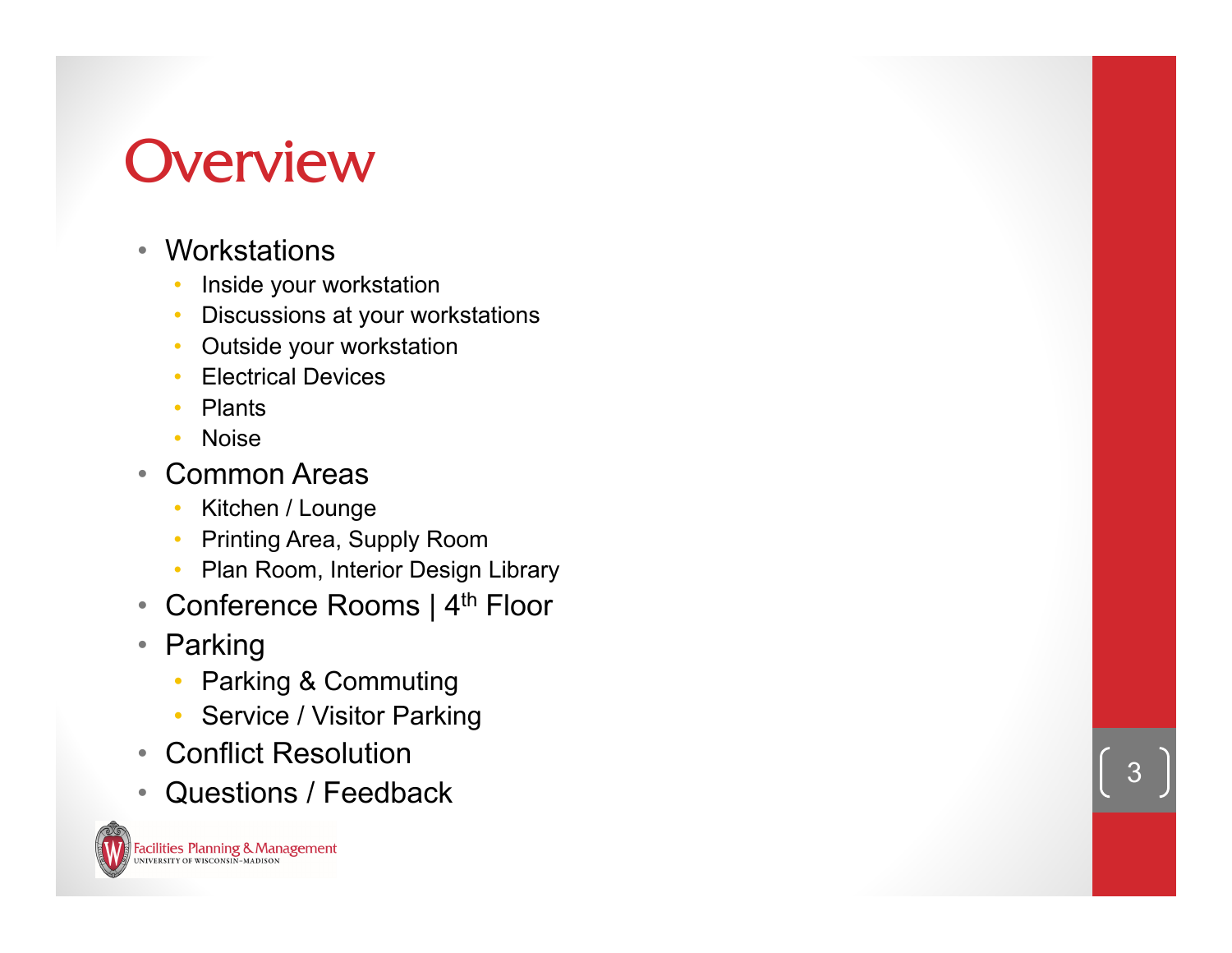#### Workstations | Inside your workstation

- $\bullet$  Be respectful of others when displaying items in your workstation. See the UW-Madison Human Resources website for more information. https://kb.wisc.edu/ohr/policies/
- Stack and store items below the height of workstation partitions, with the exception of the top of workstation lockers.
- Do not use tape on any glass, walls, partitions, or ceilings which may damage the surface or leave residue. Magnets are available with office supplies.
- Be aware that odors, noise, and some foods can be bothersome or distracting to others.
- To prevent pests and odors do not store perishable food in your workstation.
- $\bullet$ To prevent pests and odors put food waste in kitchen/lounge trash can.
- $\bullet$ Ensure anything of value is safely stored when you are away.
- $\bullet$  A standard "Do Not Disturb/Out of Office" will be made available for people to print and use. Please respect the posted signs when in use. 4

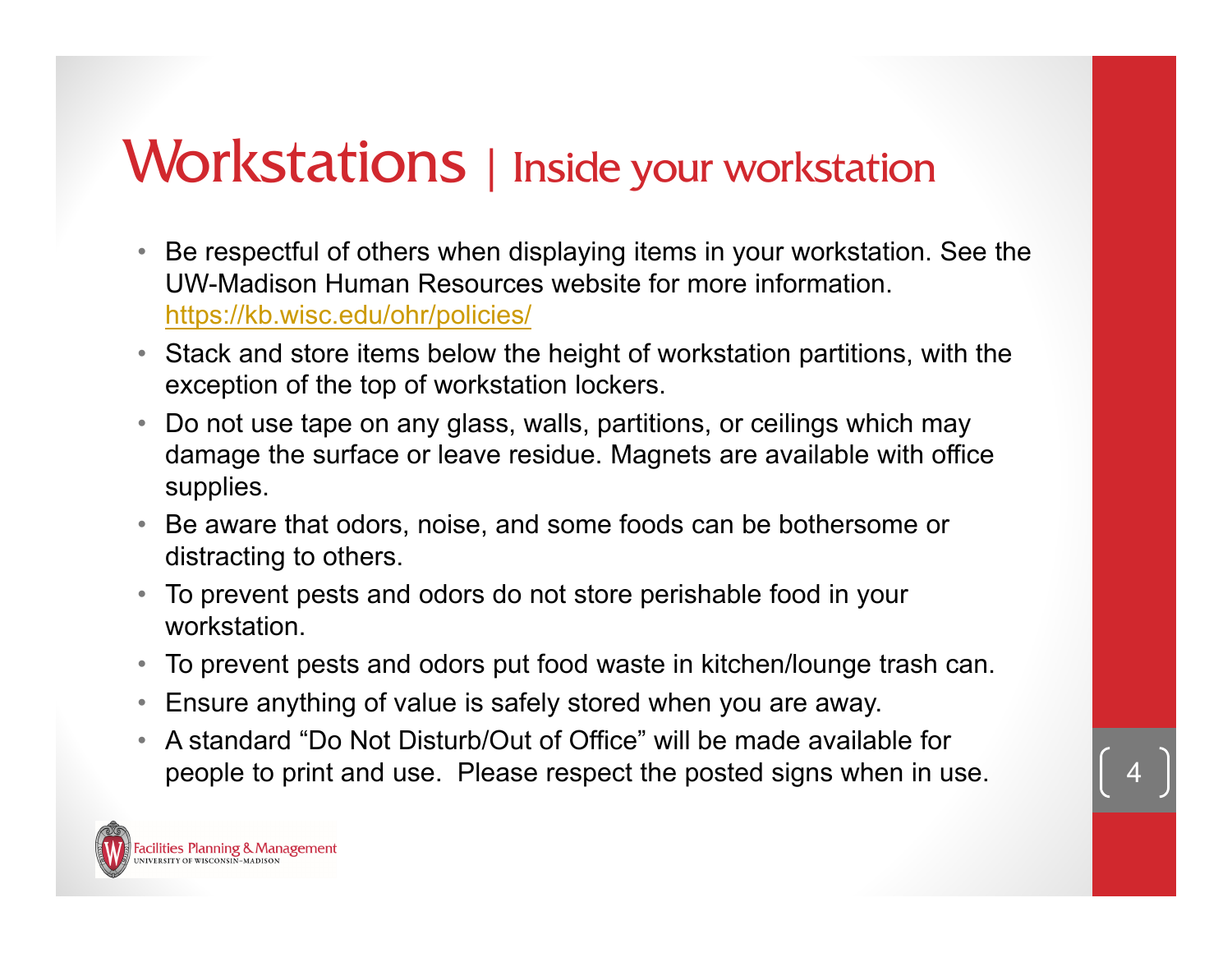#### Workstations | Discussions at workstations

- To avoid disrupting others:
	- For brief conversations or questions huddle around one person's desk and have a quiet discussion.
	- • Longer discussions and meetings should move to collaboration space or conference rooms.
	- •Avoid loud conversations over workstation partitions.

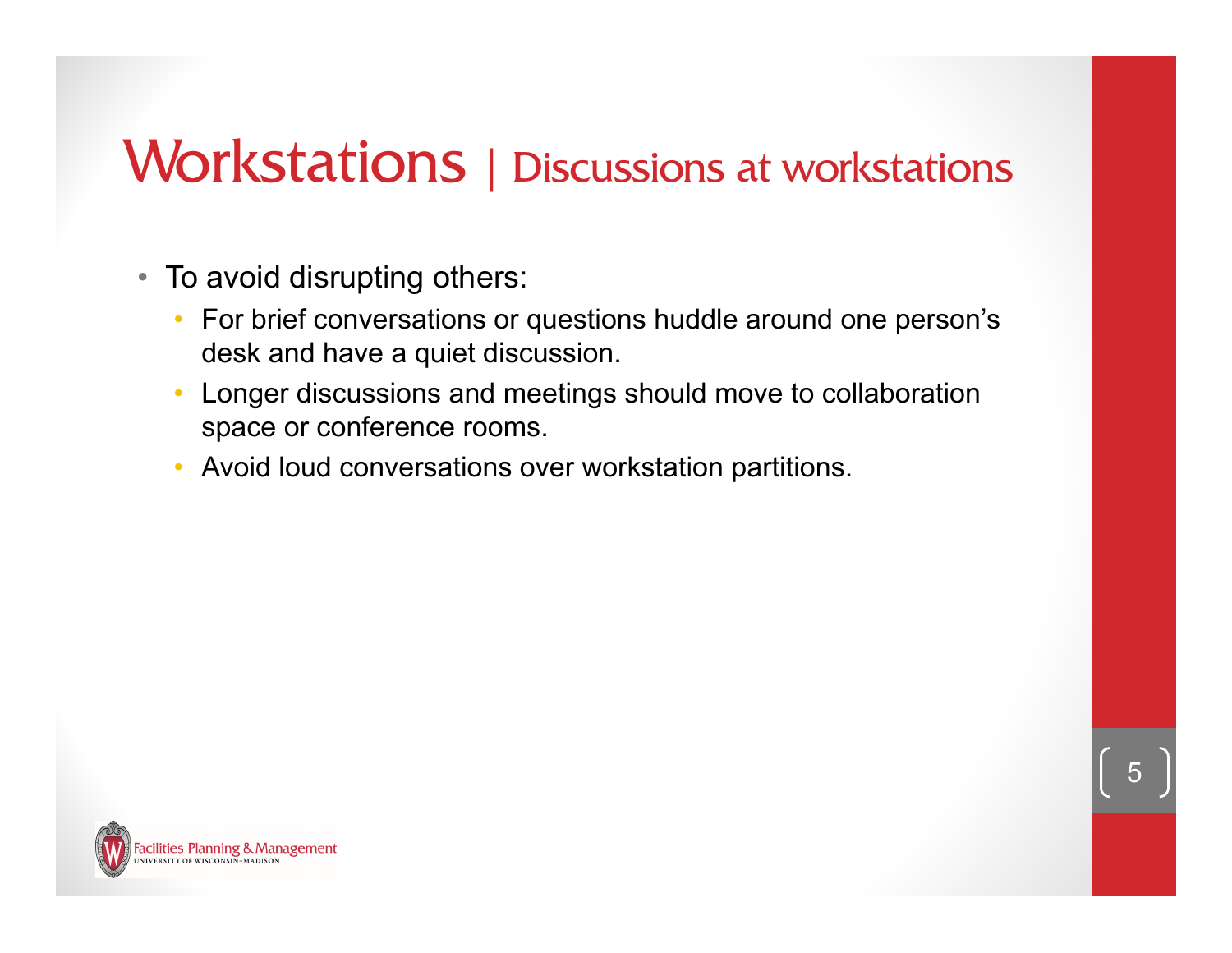#### Workstations | Outside your workstation

- Items may not be posted outside the workstation.
- •Keep aisles clean and clear of obstacles.
- $\bullet$  Make sure your presence is recognized before entering someone's workstation.
- $\bullet$  Do not enter someone's workstation when they are not there unless you have their permission.

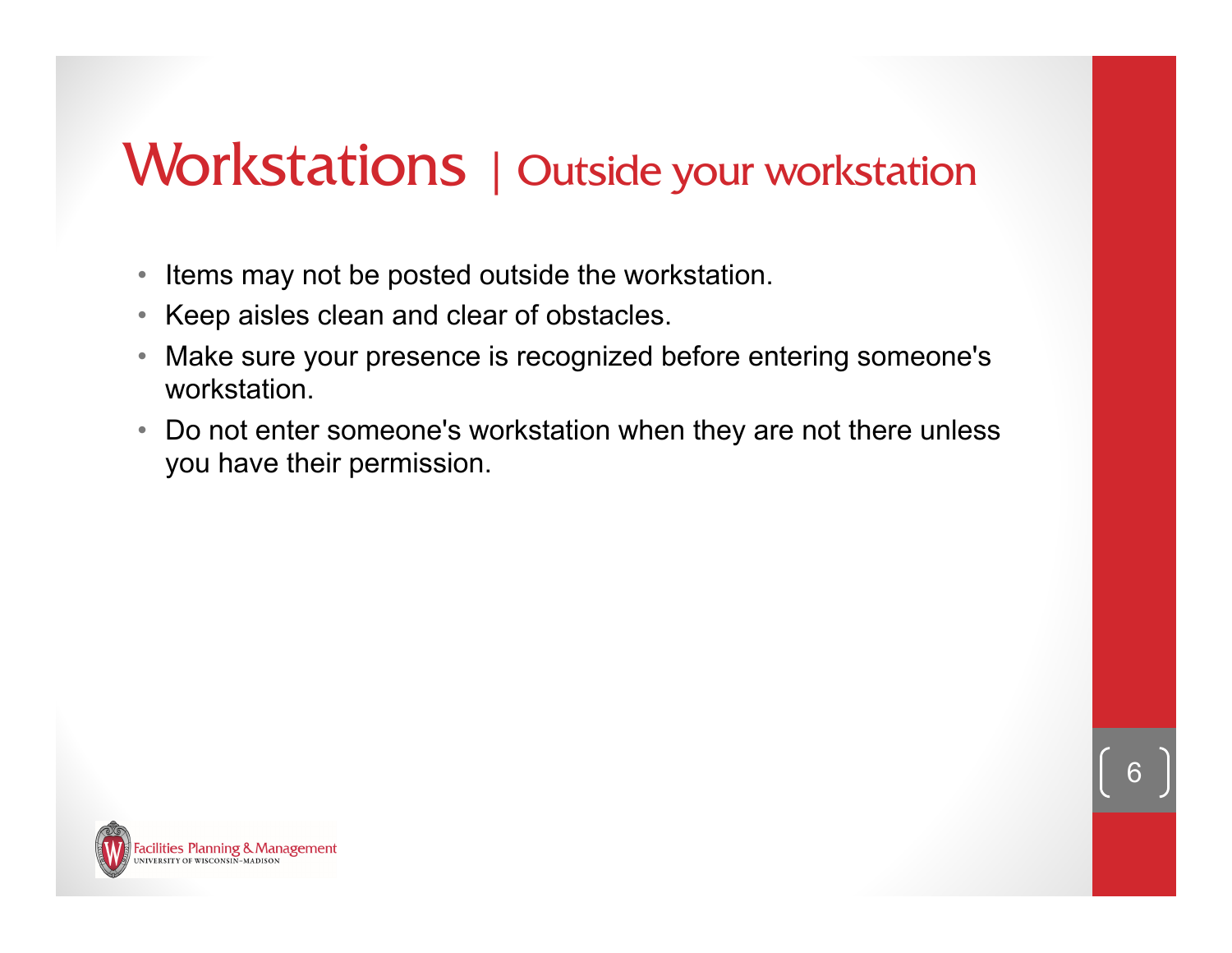#### Workstations | Electrical Devices

- No appliances in workstations. No open electric coils.
- $\bullet$  Issues shall be addressed on a case-by-case basis by the facility manager.
- Power strip use is governed by EH&S Acceptable Use document. This, and other fire prevention information, can be found at:
	- http://www.ehs.wisc.edu/fireprevention.htm
- $\bullet$  General requirements:
	- Extension cords shall only be used temporarily and not be substituted for permanent wiring.
	- •Extension cords shall be of a 3-wire grounding type.
	- • The electric current carrying capacity must not be exceeded on any circuit, extension cord or power strip.
	- •Extension cords may not be multiplied or plugged into one another.

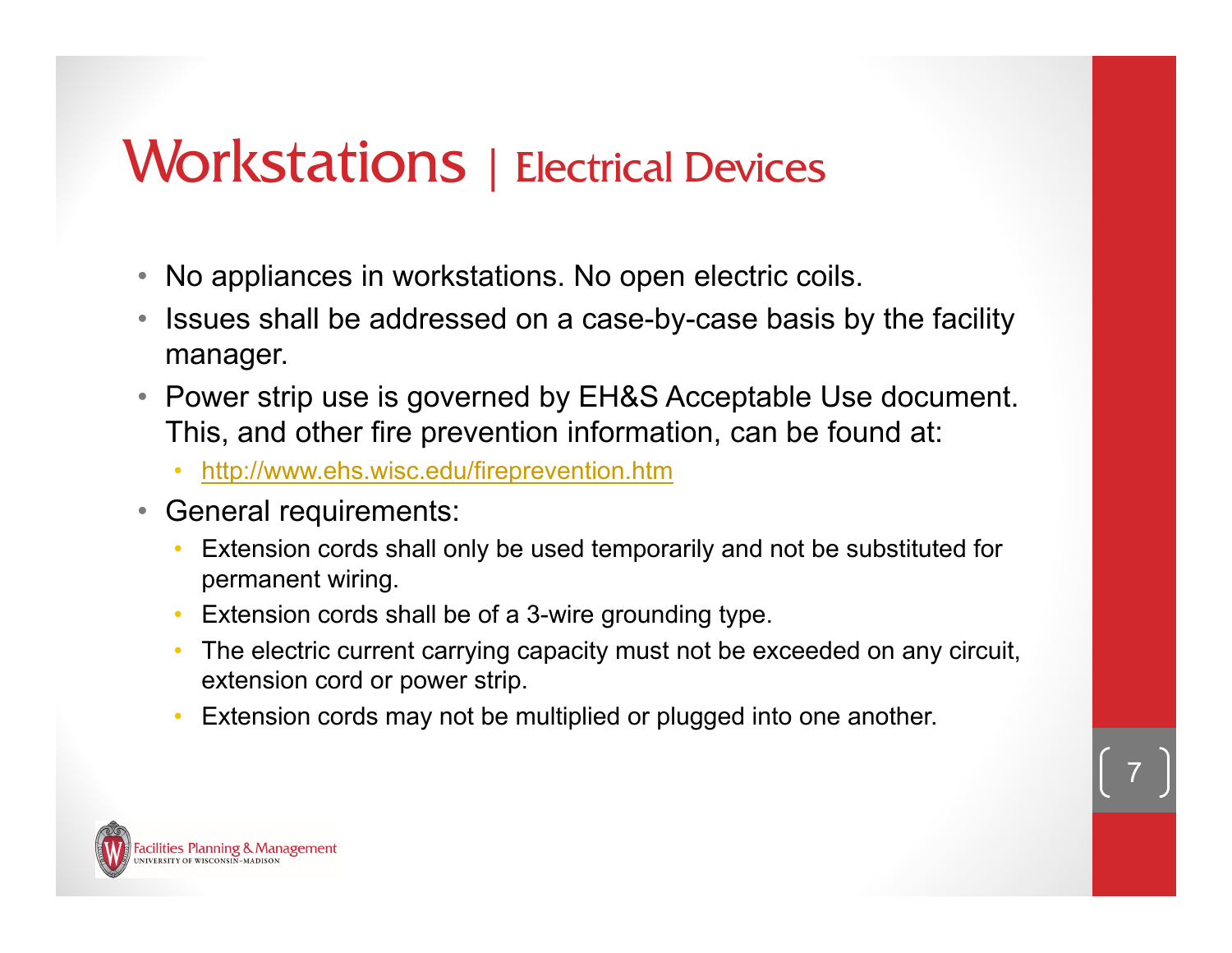#### Workstations | Plants

- Plants are encouraged as they filter the air, maintain humidity levels, promote productivity, and create a more welcoming environment.
- You are responsible for maintaining your plants. Make sure they are alive and healthy.

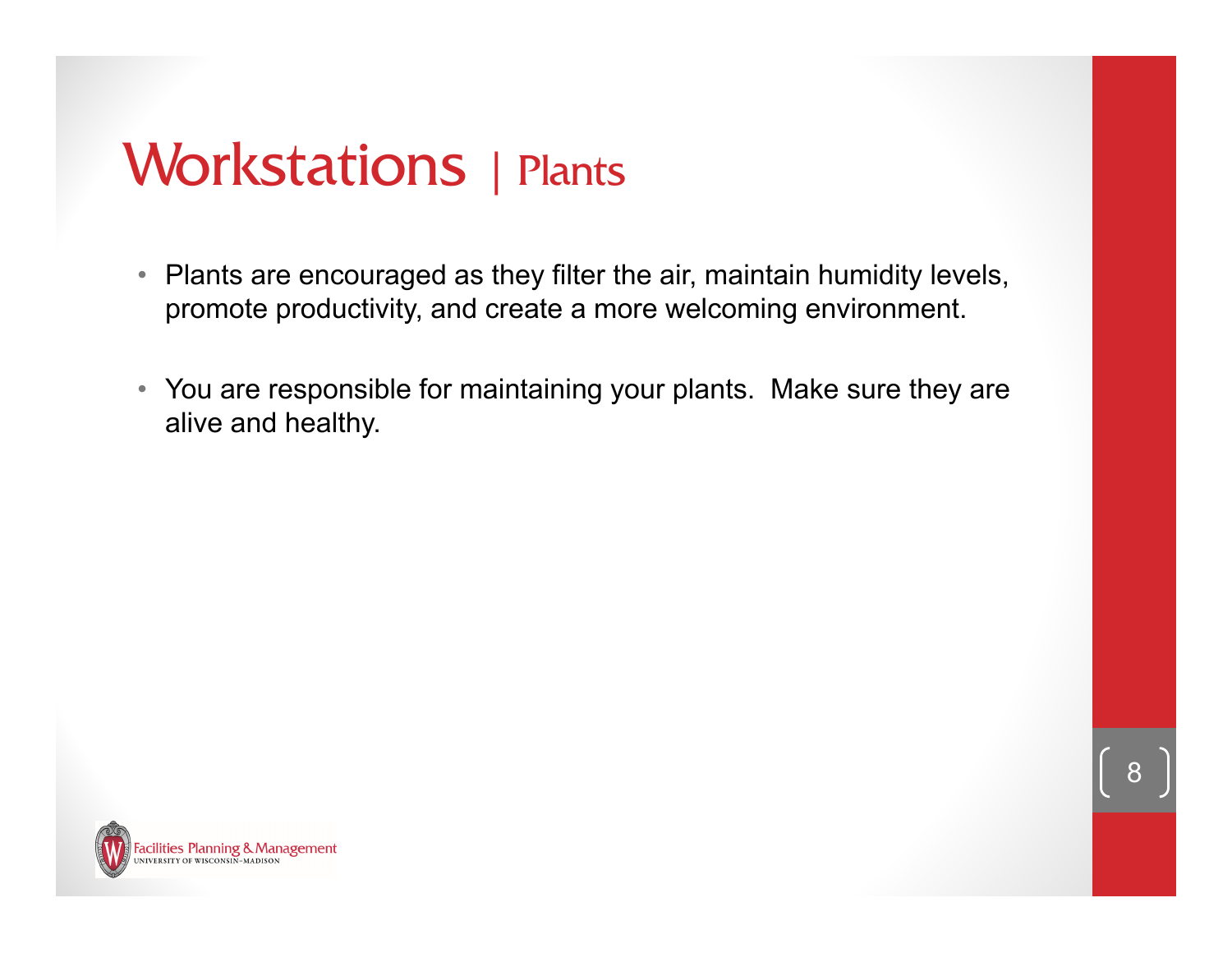## Workstations | Noise

- $\bullet$ Be respectful of others
- $\bullet$  Desk/Cell Phones
	- Set ring tone at a low volume or vibrate.
	- •Do not use speakerphone in open areas or workstations.
	- Take cell phone with you, or mute it, when you leave your desk.
- Telephone Voice
	- Maintain a moderate volume.
	- Keep conversations brief.
	- •Move to a conference/meeting room for lengthy phone calls and all teleconferences.
- Radio and Music
	- Use headphones so you are not disturbing others and/or if others are distracting you.
	- • Keep audio speaker volume low enough so it can only be heard inside your workstation.
- You may politely ask people to move their discussions elsewhere if it is distracting.

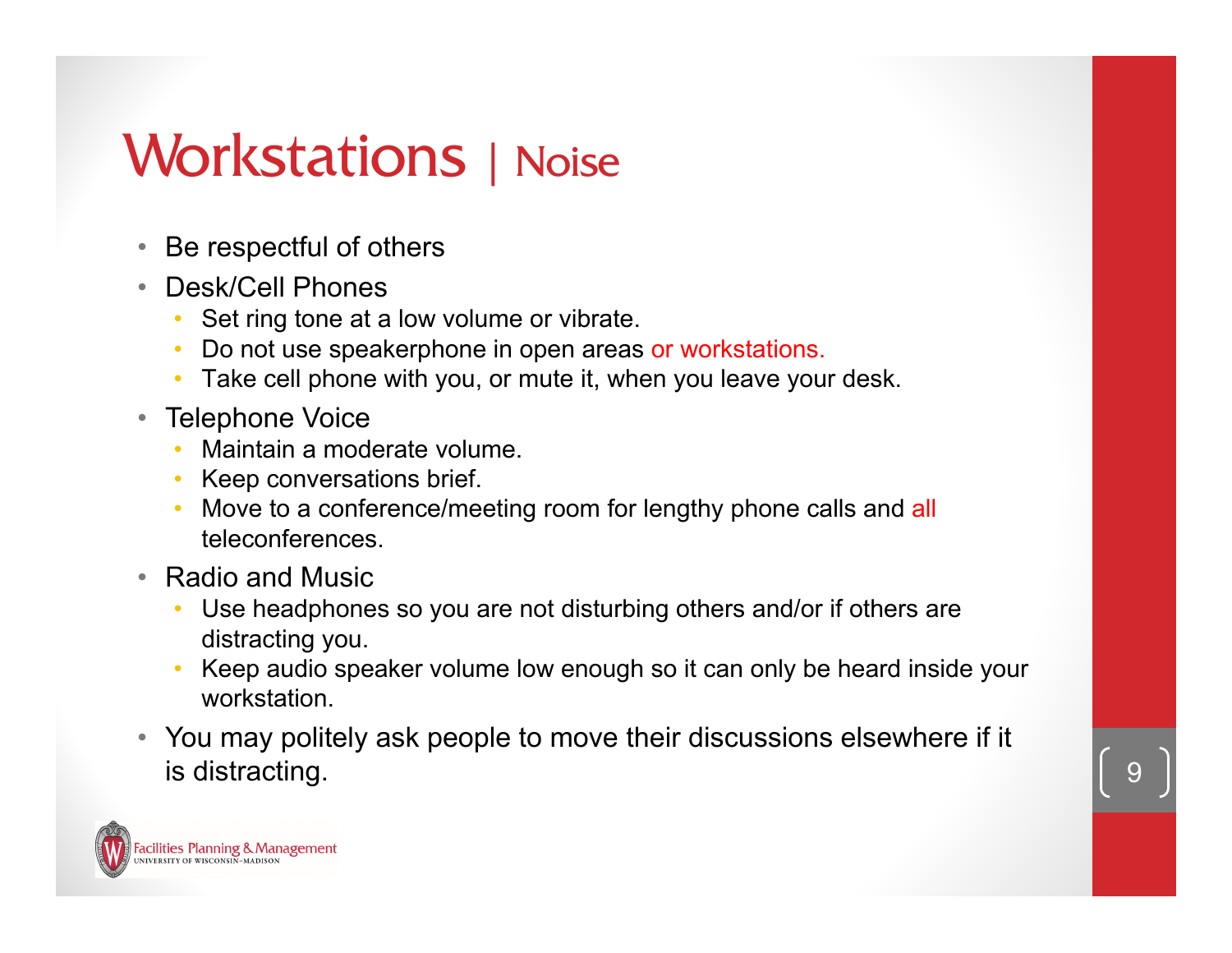- Tables cannot be reserved for meetings First come, first serve basis.
- Return furniture to original layout after use. Diagram will be posted.
- Sounds carries so be mindful of those working in spaces adjacent to the break area.
- For large parties, socials, and gatherings please reserve space ahead of time as a courtesy.
	- •Notify 4<sup>th</sup> floor occupants of the event so they are not disturbed.

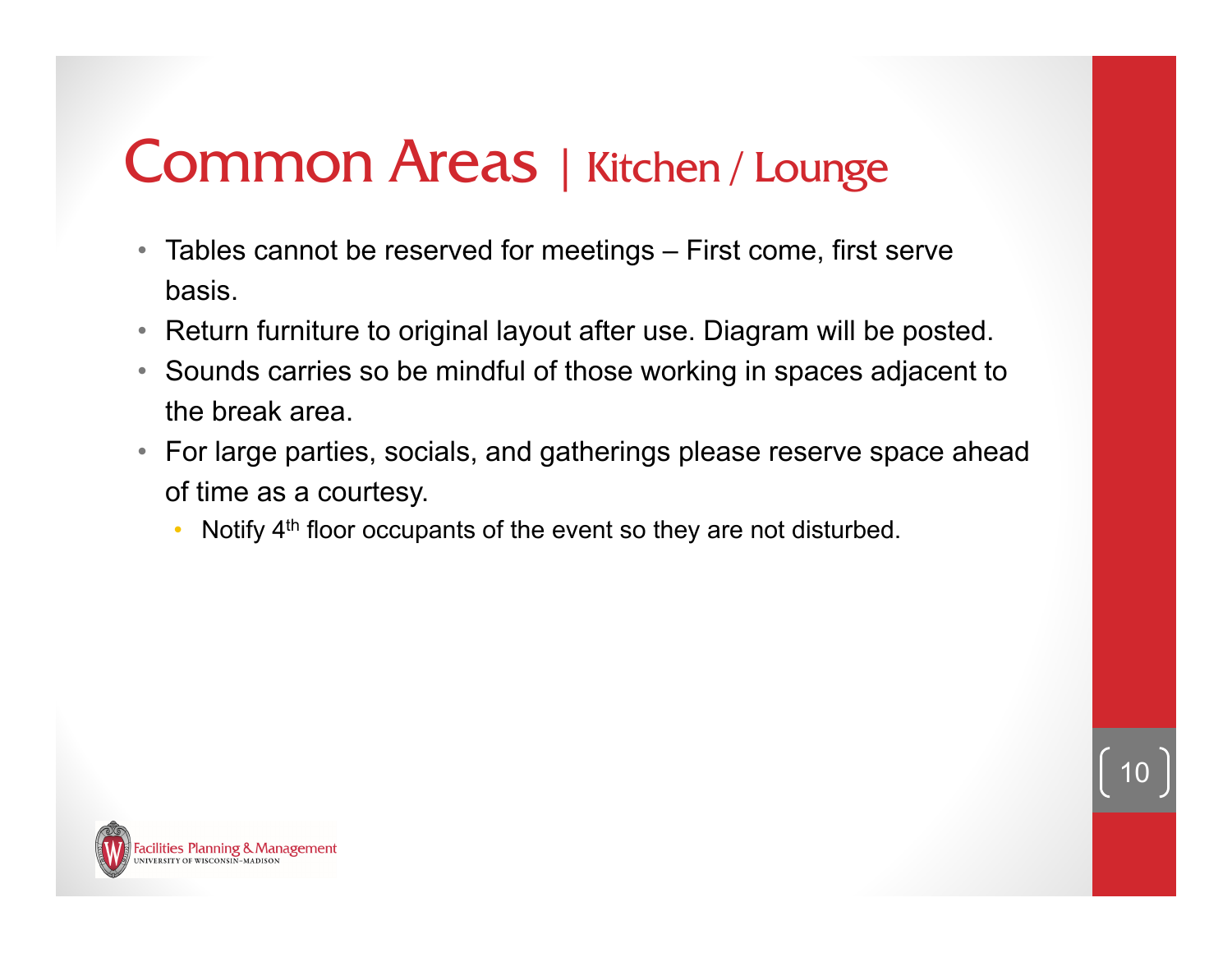- Always clean up after yourself.
	- •Wash and put dishes away after each use.
	- •Wipe down counter and table tops.
	- Clean inside of microwave after use.
- $\bullet$  Name and date your food items that will remain in the refrigerator for more than 3 days.
	- Please limit the amount of refrigerator and freezer space you use.
- Label condiments, leftovers, etc. with "ALL" or "COMMUNITY" if anyone can use.

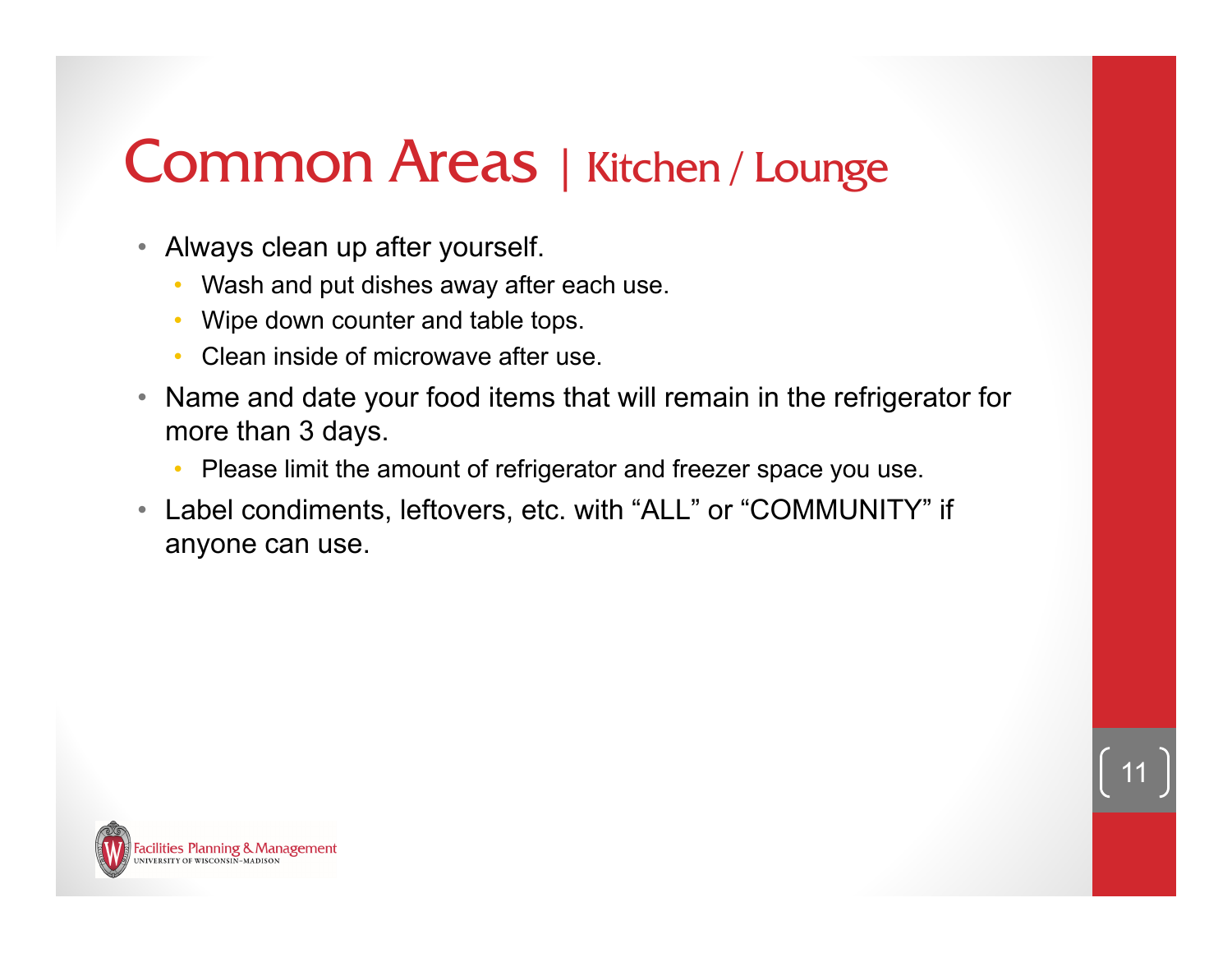- $\bullet$  Cleaning the kitchen / lounge will be on a volunteer basis and is up to all 4th floor occupants to clean up after themselves and help with general cleaning.
	- If you see something, clean it up.
	- Volunteers are needed to clean specific items such as the sink, coffee maker, microwaves, refrigerators, etc.
	- • If this system fails to keep the kitchen/lounge clean then a scheduled, assigned cleaning schedule will be created and posted.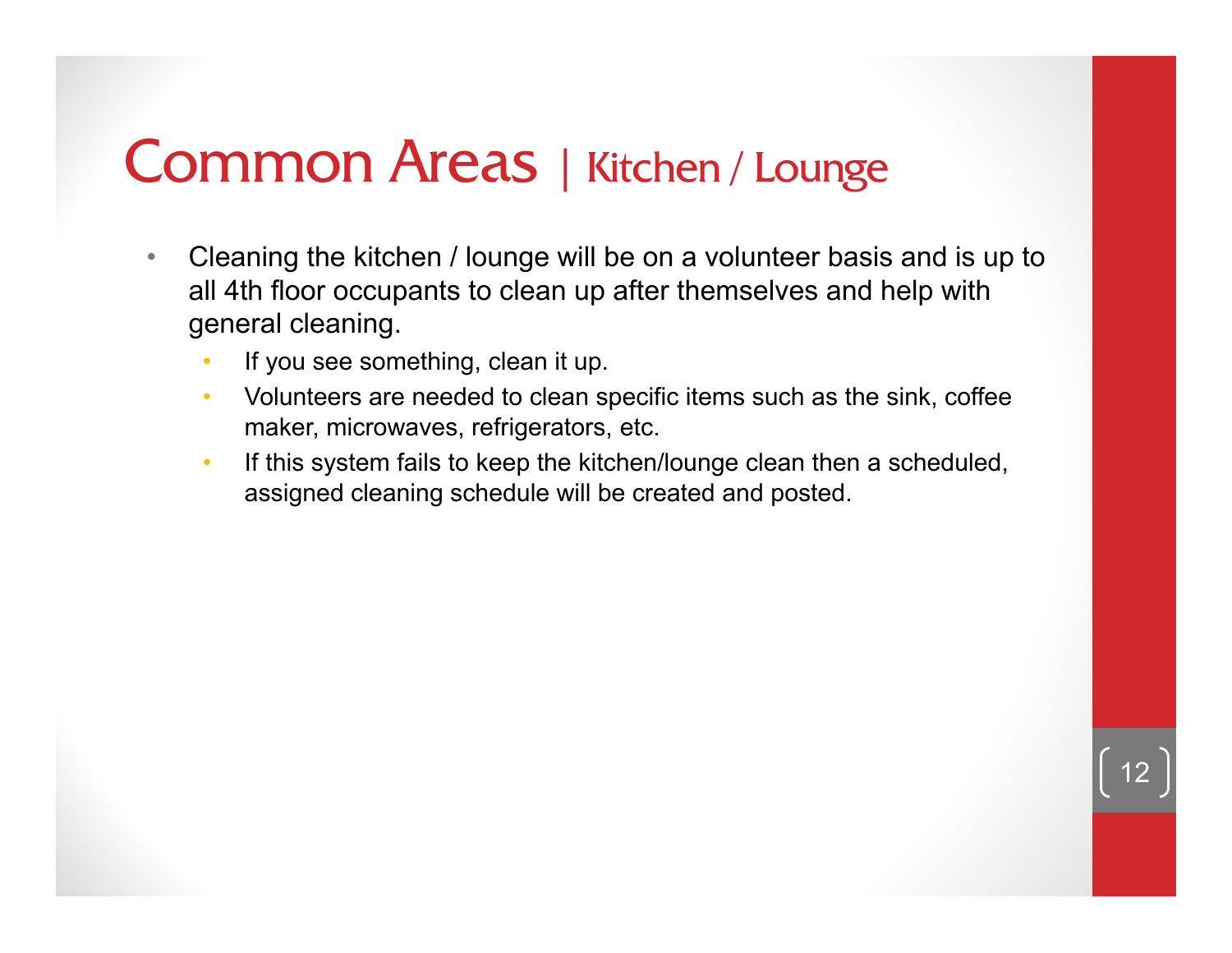- • Common supplies are provided and shared by staff members.
	- • The use of reusable dinnerware and flatware is encouraged. Reusable supplies are located in kitchen/lounge.
	- •Recycling containers are provided in kitchen/lounge.
	- Disposable plates, cups, napkins, flatware, table cloths, etc. are available for office events.
	- •Cleaning supplies will be ordered by receptionist or another designated person.
- • Lunch & Learns
	- •Use conference rooms.
	- Should not disrupt staff members working near conference rooms.
	- •Take all food/garbage from conference room to kitchen/lounge garbage.
- $\bullet$  Bulletin Boards are provided for:
	- Work related items
	- • Non-work related items of interest to staff and adhere to UW-Madison HR Polices https://kb.wisc.edu/ohr/policies/
- • Bringing in food, treats and snacks to share and/or celebrate significant events are at the discretion of the individual and highly encouraged.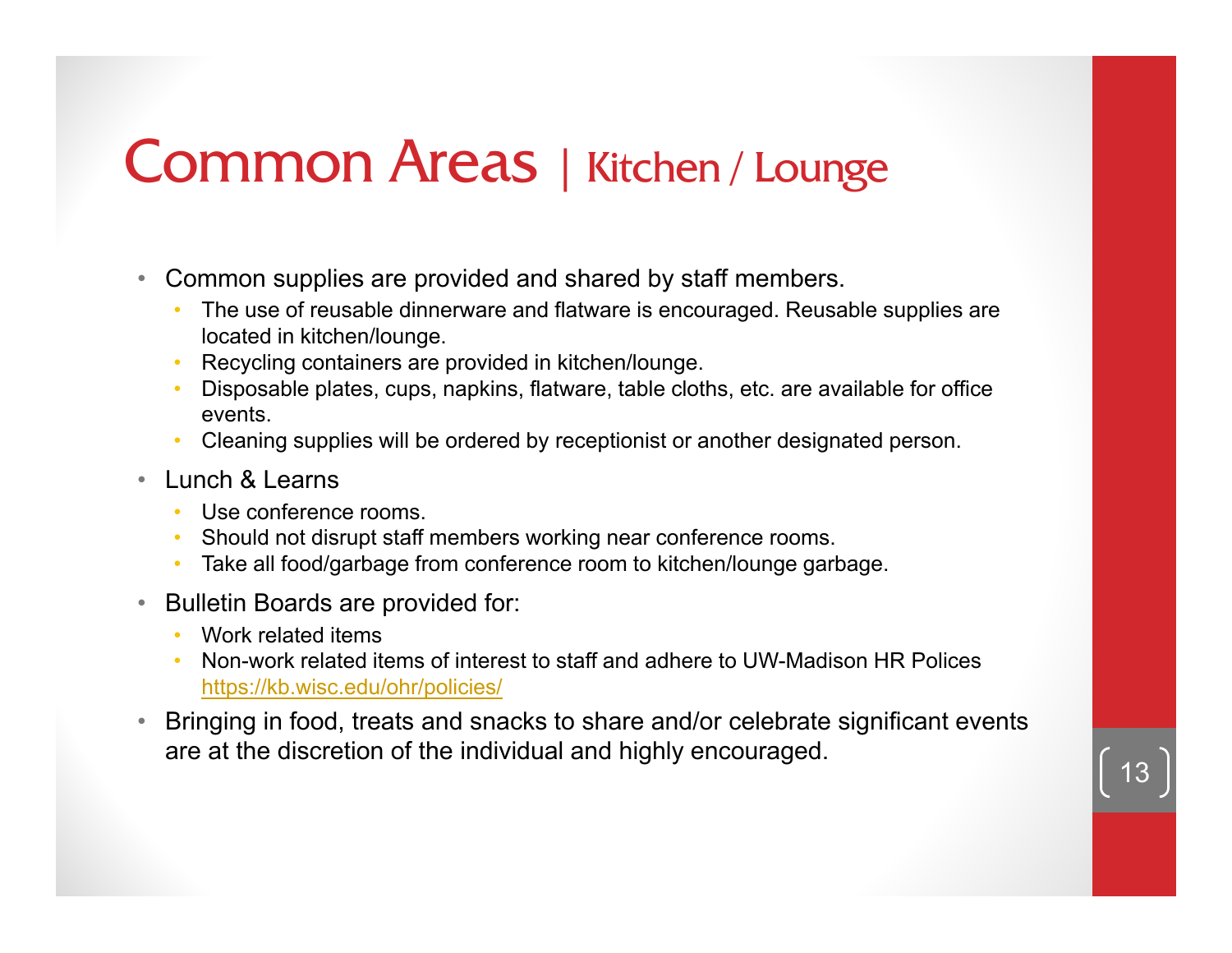#### Common Areas | Printing Area, Supply Room

- Always clean up after yourself.
- $\bullet$  Office machines are labeled with machine model and AIMS printer number.
	- • The receptionist or designated person shall be notified of printer service issues and to reorder ink and paper when supplies are low.
- If you have questions on using the equipment, please ask a co-worker or your supervisor.
- A collection bin for abandoned printouts is provided. Contents will be recycled periodically.
- Print double sided and in black and white when possible to conserve resources.

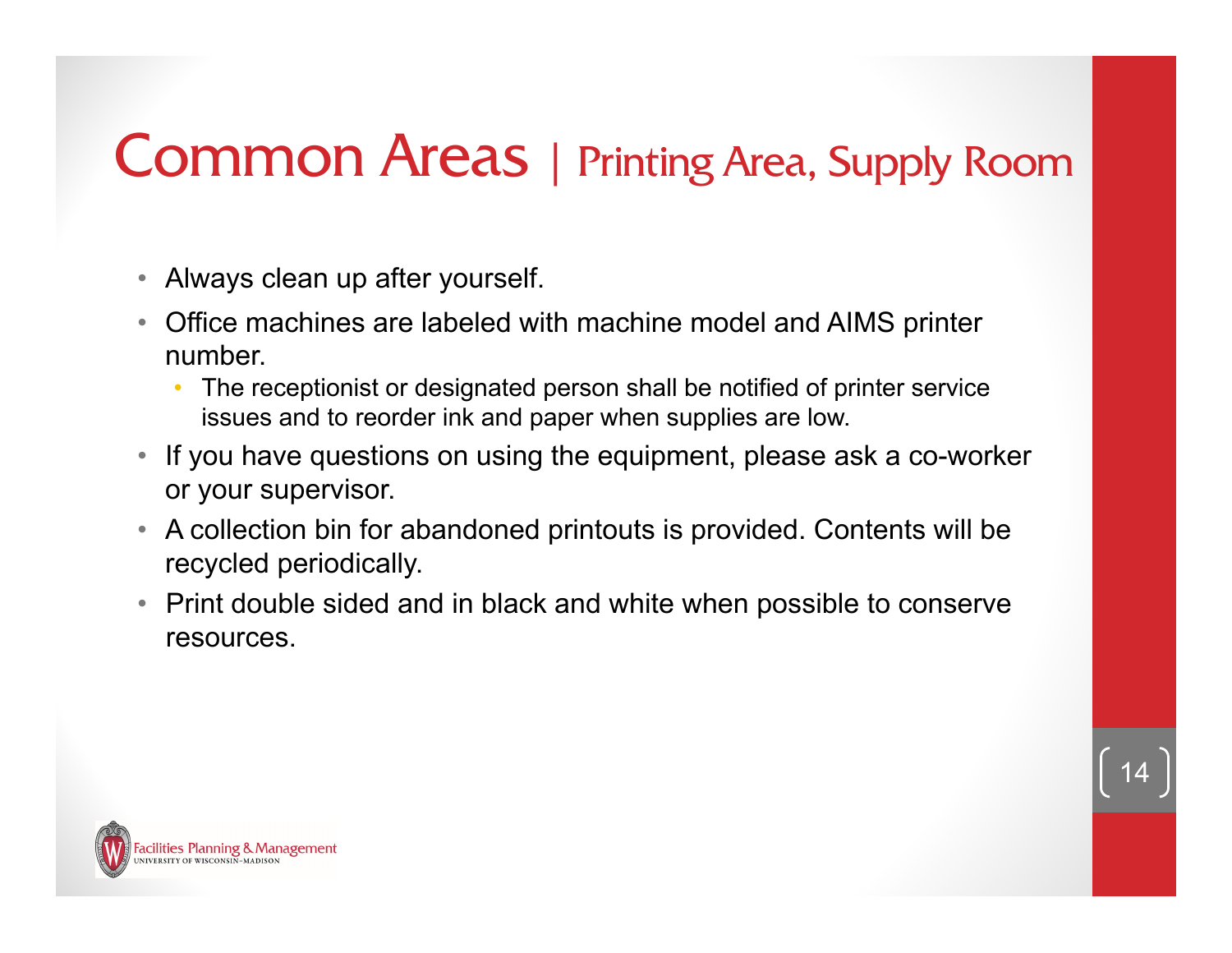## Common Areas | Plan Room, Interior Design Library

- $\bullet$ Always clean up after yourself.
- $\bullet$ Cannot be reserved – First come first serve basis
- $\bullet$ Return furniture to original layout after use. Diagram will be posted.
- • Can be used for extended periods of time and is designed for plan review sessions.
- $\bullet$  Sounds carries so be mindful not to disturb those working in spaces adjacent to plan area and library.
- $\bullet$  Interior Design Room
	- $\bullet$  The Interior Design Library is primarily a collaborative work space for designers with ongoing projects to evaluate, compare, and select products.
	- • Please do not disturb, move, or clean up various collections of materials and products in the space.

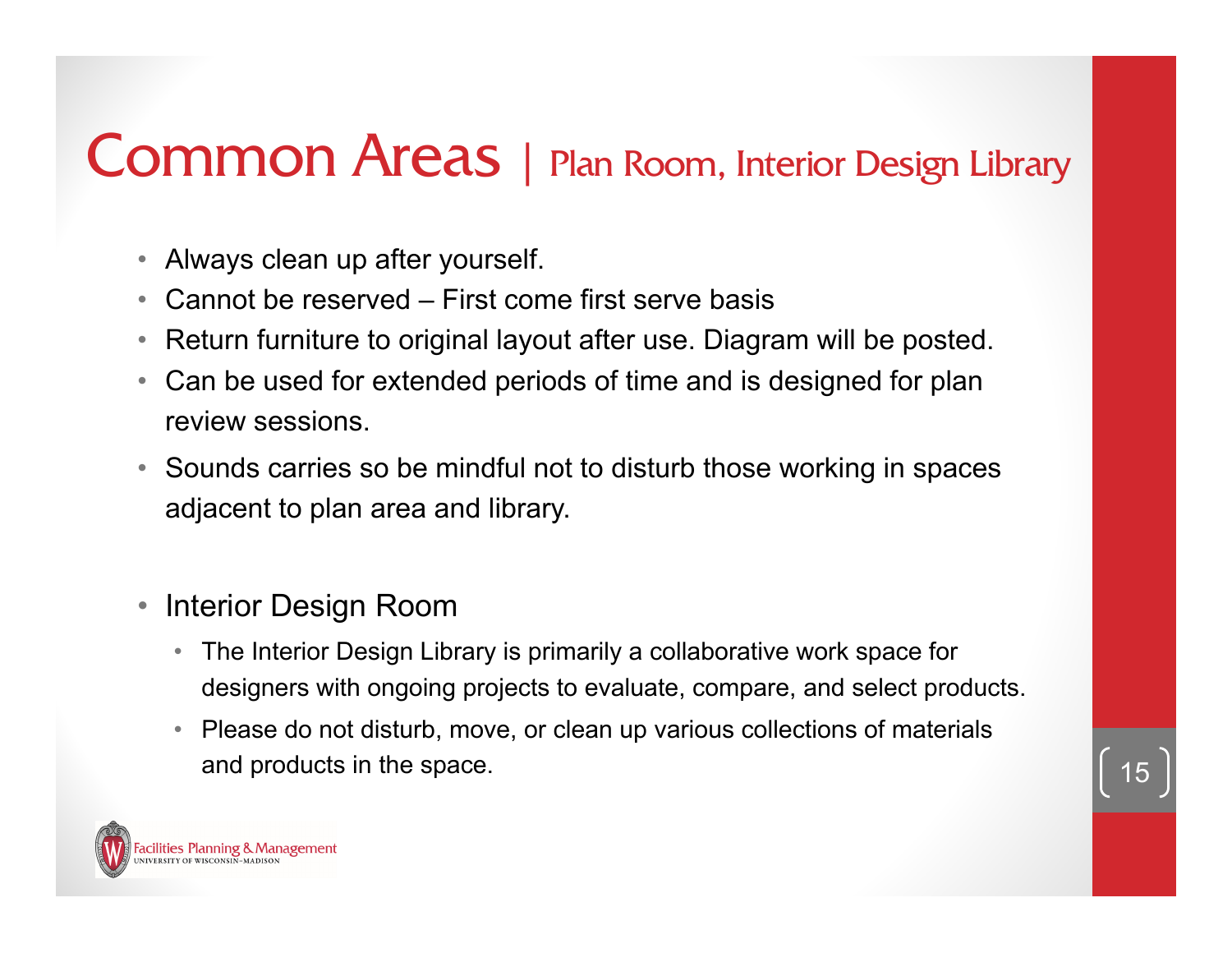# Conference Rooms | 4th Floor

- Match room size to meeting/event needs.
- The room schedule can be viewed online through RoomWizard or through touch screen monitors outside each of the meeting rooms.
	- • RoomWizard can be accessed online at: http://128.104.230.92/GroupView.action
- Please cancel your reservation if your meeting has been cancelled or has finished early.
- $\bullet$  Return furniture, equipment and cables to original layout after use. Diagram will be posted.
- Leave room cleaner than when you found it. Dispose of food waste in kitchen/lounge.
- Leftover food from events should be moved to the kitchen/lounge and shared with everyone in the office.
- Close doors to minimize noise for those working in surrounding workstations.
- Be mindful of meeting start and end times to keep everyone on schedule.
- Turn off lights and monitors when you leave the room.

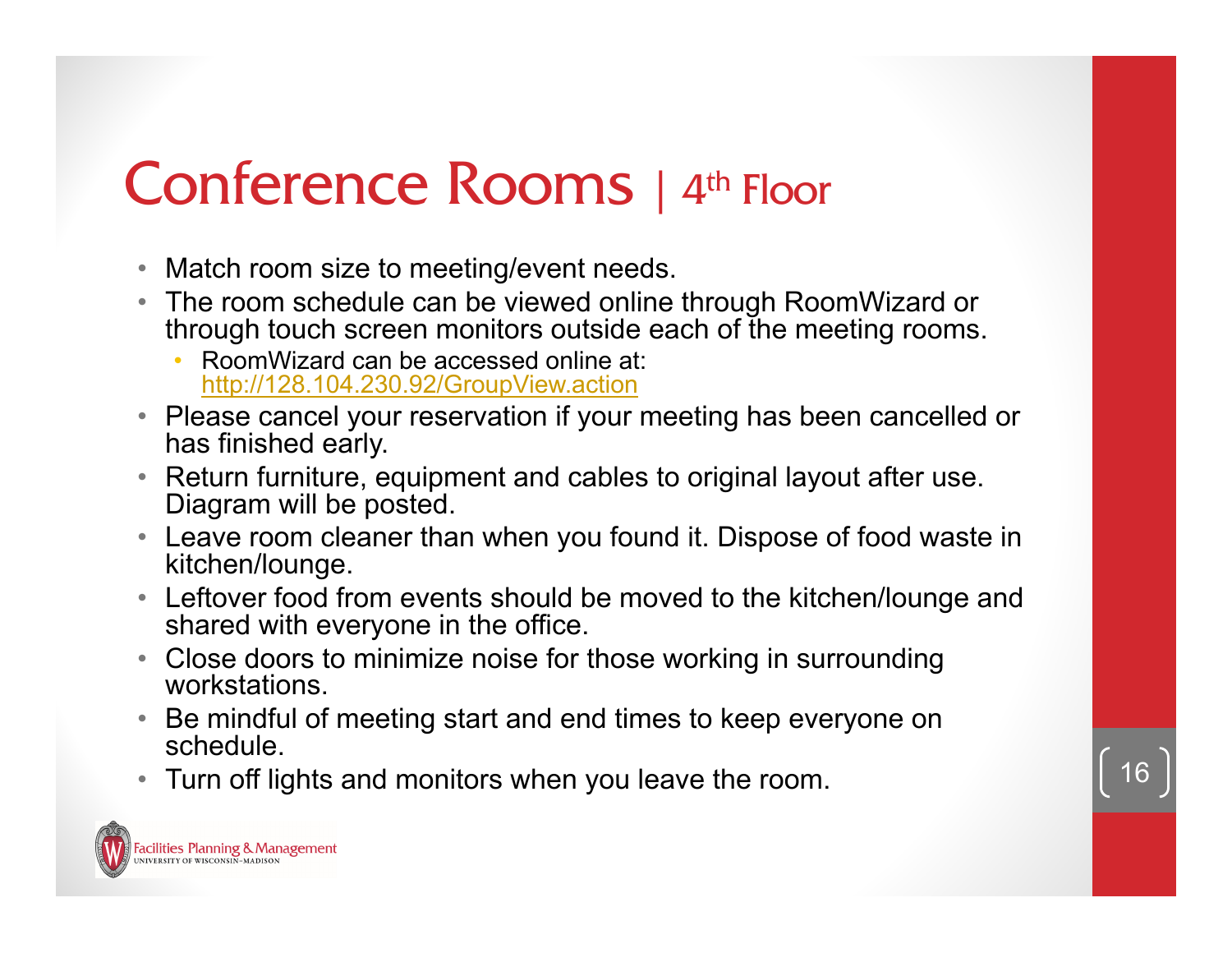# Conference Rooms | 4<sup>th</sup> Floor

| Rooms available for solitary work | Rooms unavailable for solitary work |
|-----------------------------------|-------------------------------------|
| Savanna Room 458                  | Lake Room 405                       |
| Glacier Room 446                  | Prairie Room 420                    |
| Drumlin Room 472                  | <b>Meadow Room 308</b>              |
| Moraine Room 467                  |                                     |
| Isthmus Room 411                  |                                     |
| Peninsula Room 476                |                                     |

NOTE: The Peninsula Room may be used for solitary work on occasion, however, its primary function is a wellness room for all staff to use.



17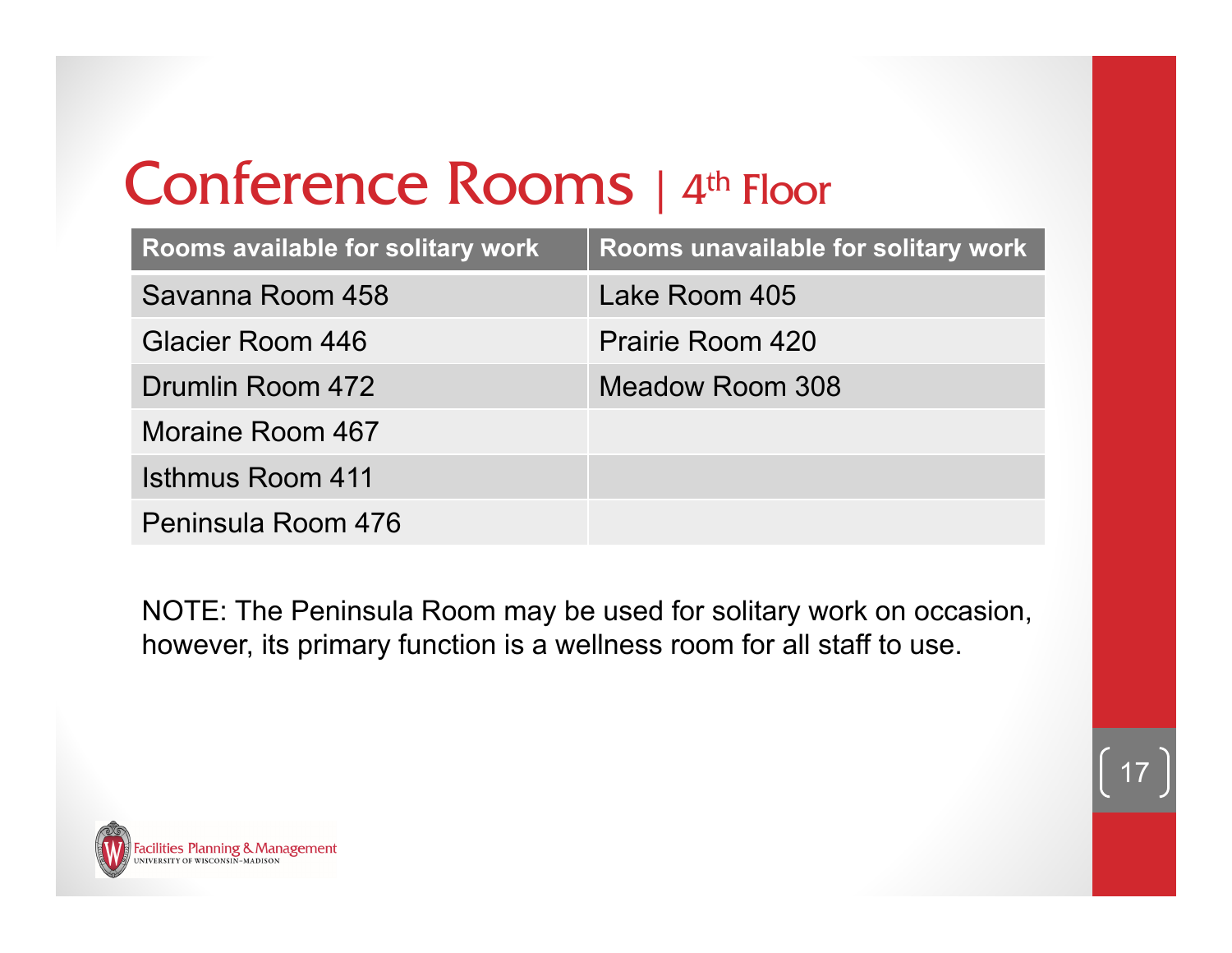# Parking | Parking & Commuting

- Employees are encouraged to use alternative commuting options.
- Bike racks are available outside the northeast corner of 30 North Mills Street. You should always secure your bike with a lock to a bike rack.
	- •Bicycles are not allowed inside the building or in stairwells.
	- Bicycle registration is required by Madison City ordinance and helps track your bike if stolen and recovered. More information at: https://transportation.wisc.edu/transportation/bike\_registration.aspx
- 30 North Mills Street is one block away from the Southwest Commuter Path.
- Several public bus routes go near 30 North Mills Street, including 04, 06, 07, 13, 27, 44, and 47. For more information, see the FP&M Transportation Services website.

https://transportation.wisc.edu/transportation/bus\_routes.aspx

• There are several University parking lots near 30 North Mills Street. Employees can apply for a permit through Transportation Services. These include: Lot 51, Lot 33, Lot 45, Lot 54, Lot 29 and Lot 81.

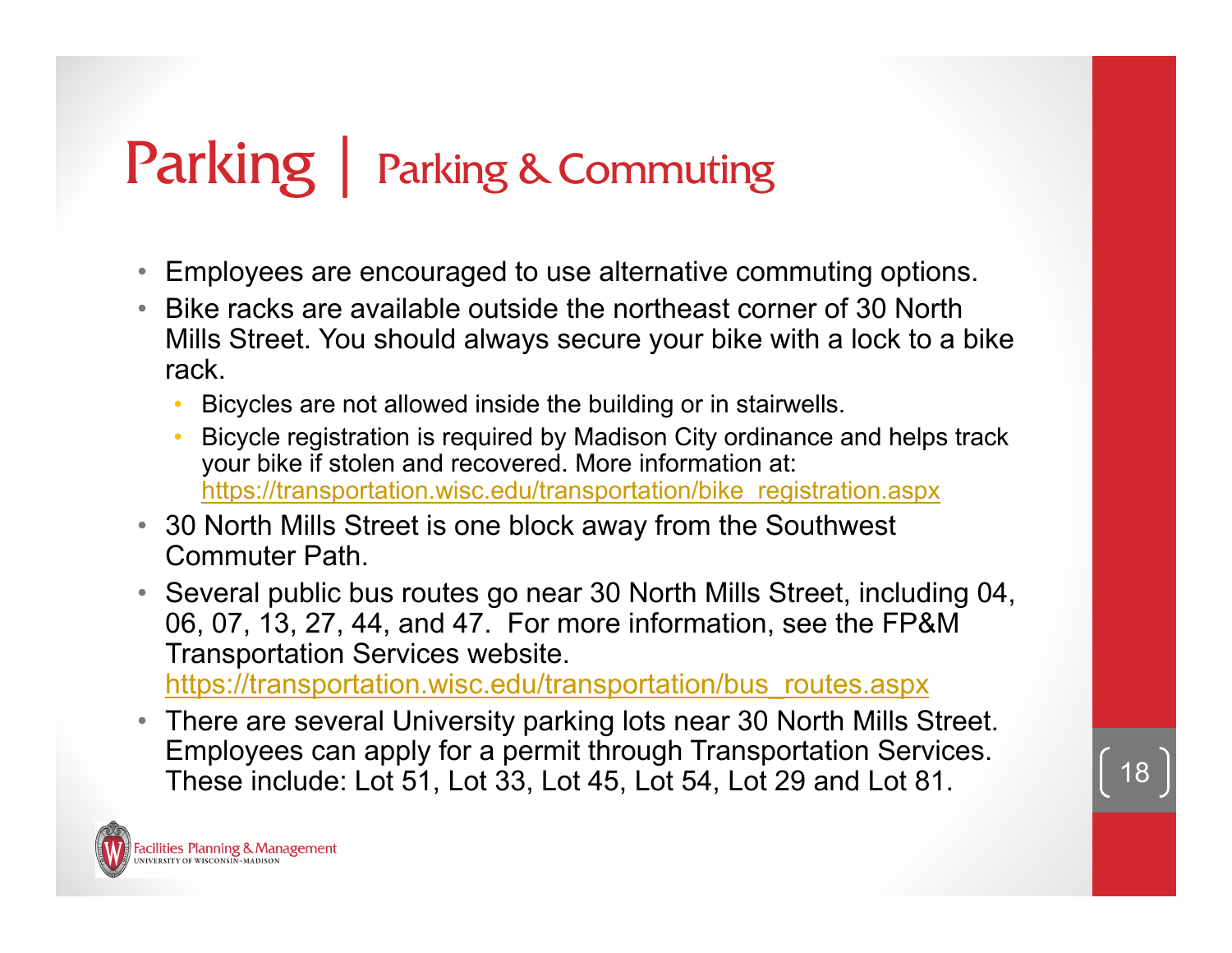## Parking | Service / Visitor Parking

- $\bullet$  Given limited parking, please adhere to the posted time limits on parking lot signs.
- • Current parking options for Lot 50 are:
	- $\bullet$ (5) Service Stalls, each with a 2 hour limit
	- (2) 25 minute Loading Area stalls
	- • 2 hour street parking on North Mills Street and surrounding side streets. Availability is limited.
- For visitors, the nearest public parking ramps/covered lots are: Lot 29 at 21 N. Park Street and Lot 80 at the Union South Garage.

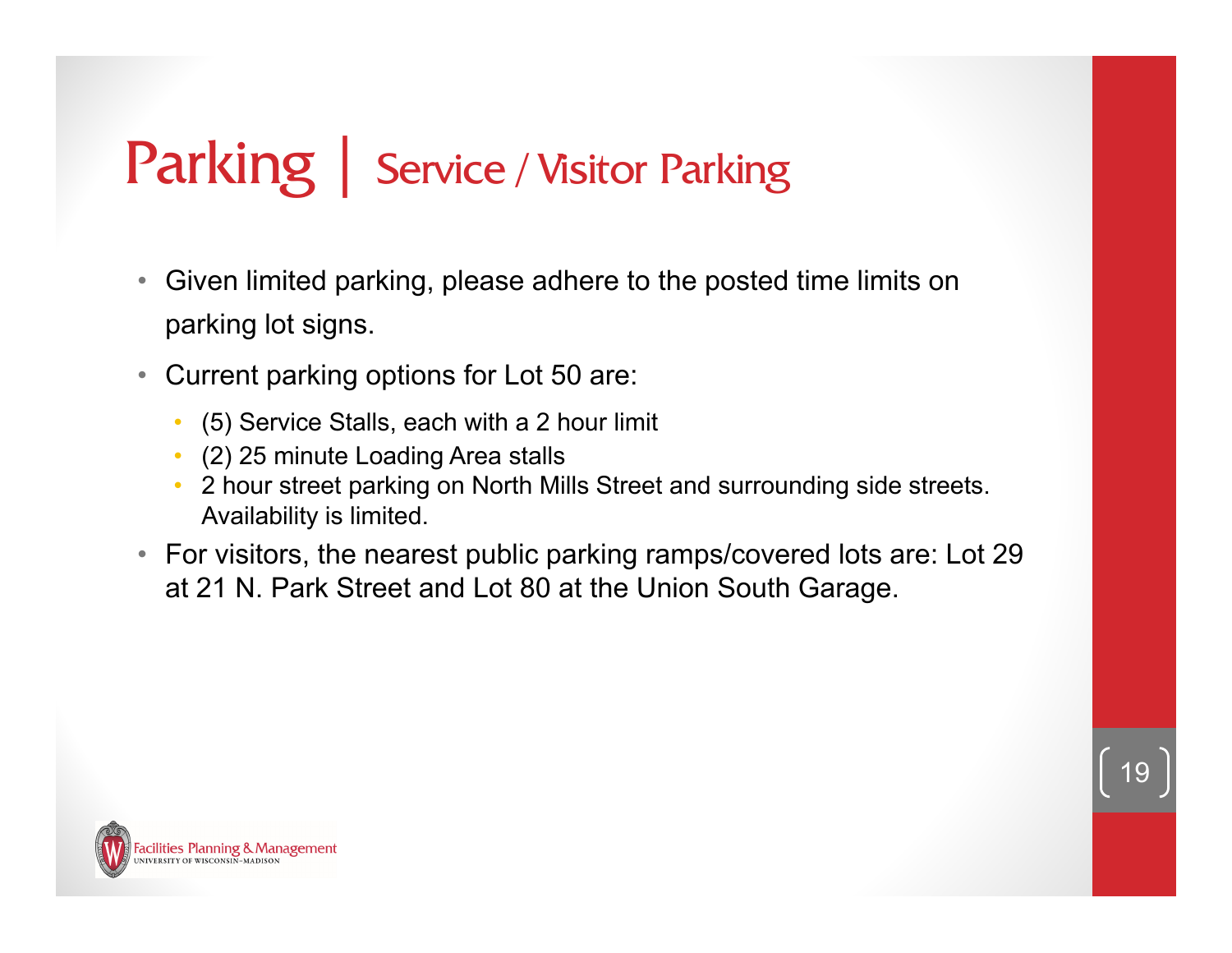## Parking | Service / Visitor Parking



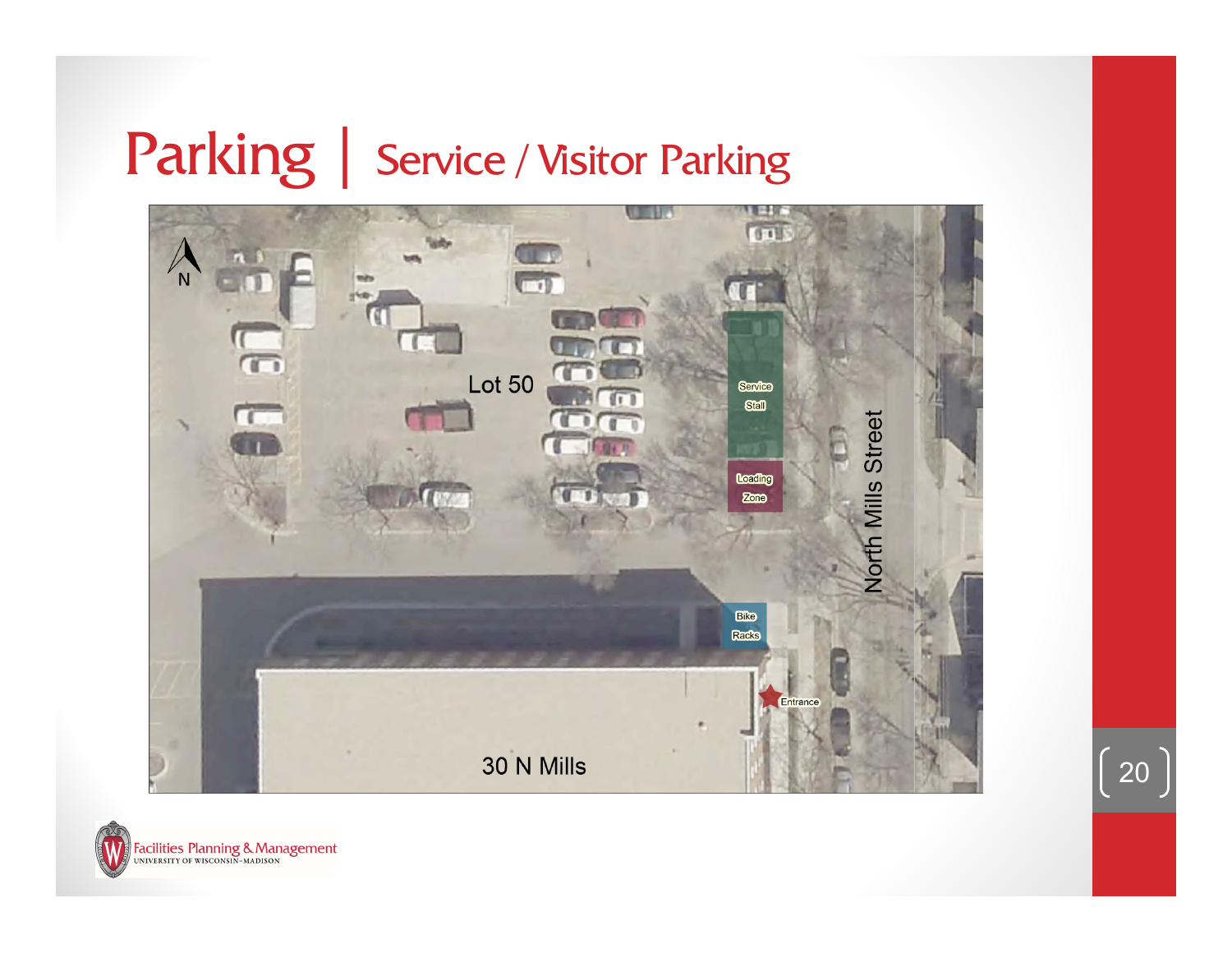# Conflict Resolution

- $\bullet$  Staff are encouraged to communicate directly with their colleagues with any concerns.
- • If needed, consider asking a co-worker for advise or to be a mediator to resolve the issue(s).
- • If issue still persists or there is a safety concern, reach out to your supervisor.
- UW-Madison Ombuds is another resource if you are dealing with conflicts in the workplace.
	- • OMBUDS is a confidential place to collaboratively explore complaints, clarify issues, and consider options and resources to address your concerns. Ombuds is impartial and non-aligned, working to promote fairness in the workplace at UW-Madison.
	- •https://ombuds.wisc.edu/

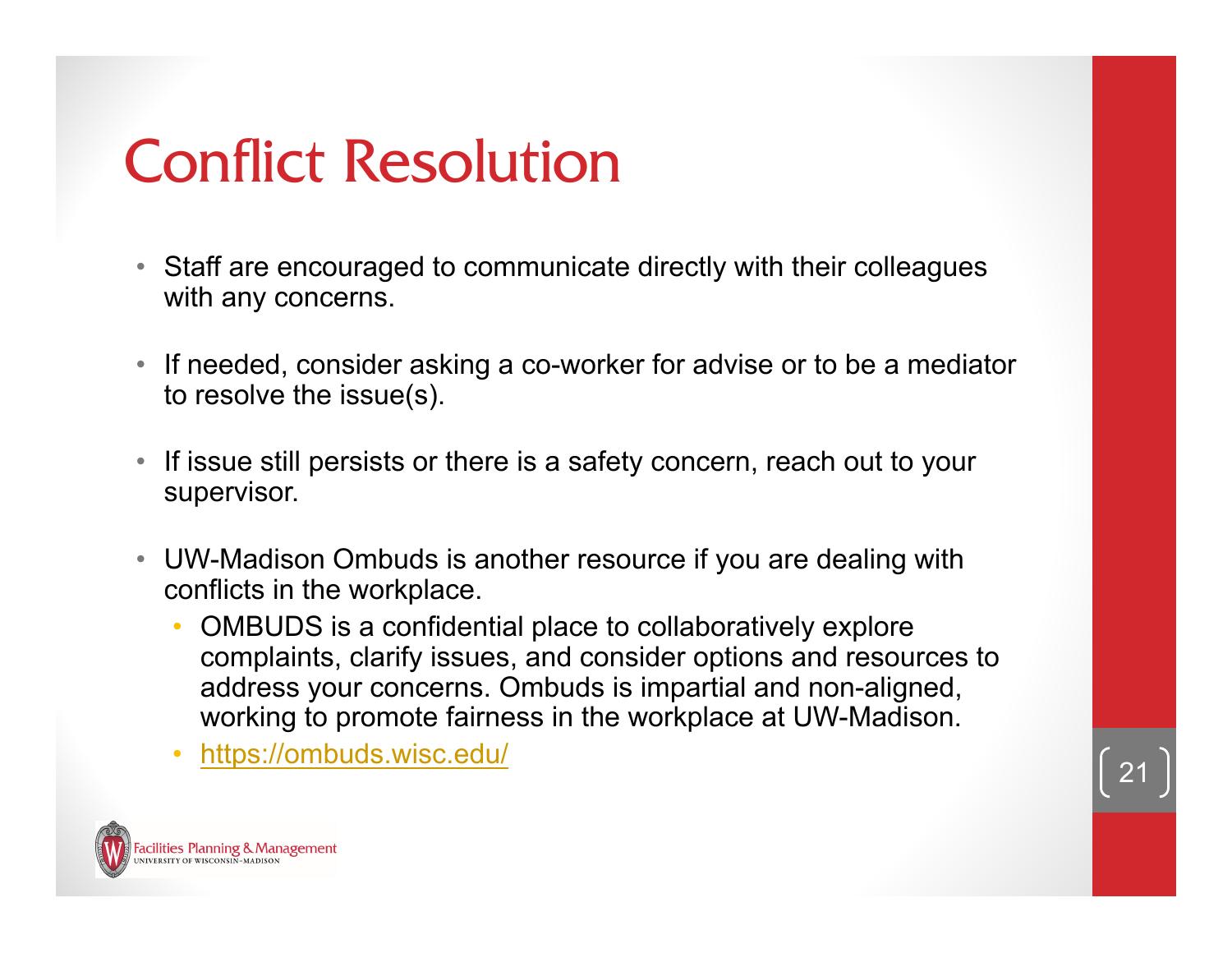# Questions / Feedback

Reach out to your supervisor if you have any questions regarding the office guidelines.



22